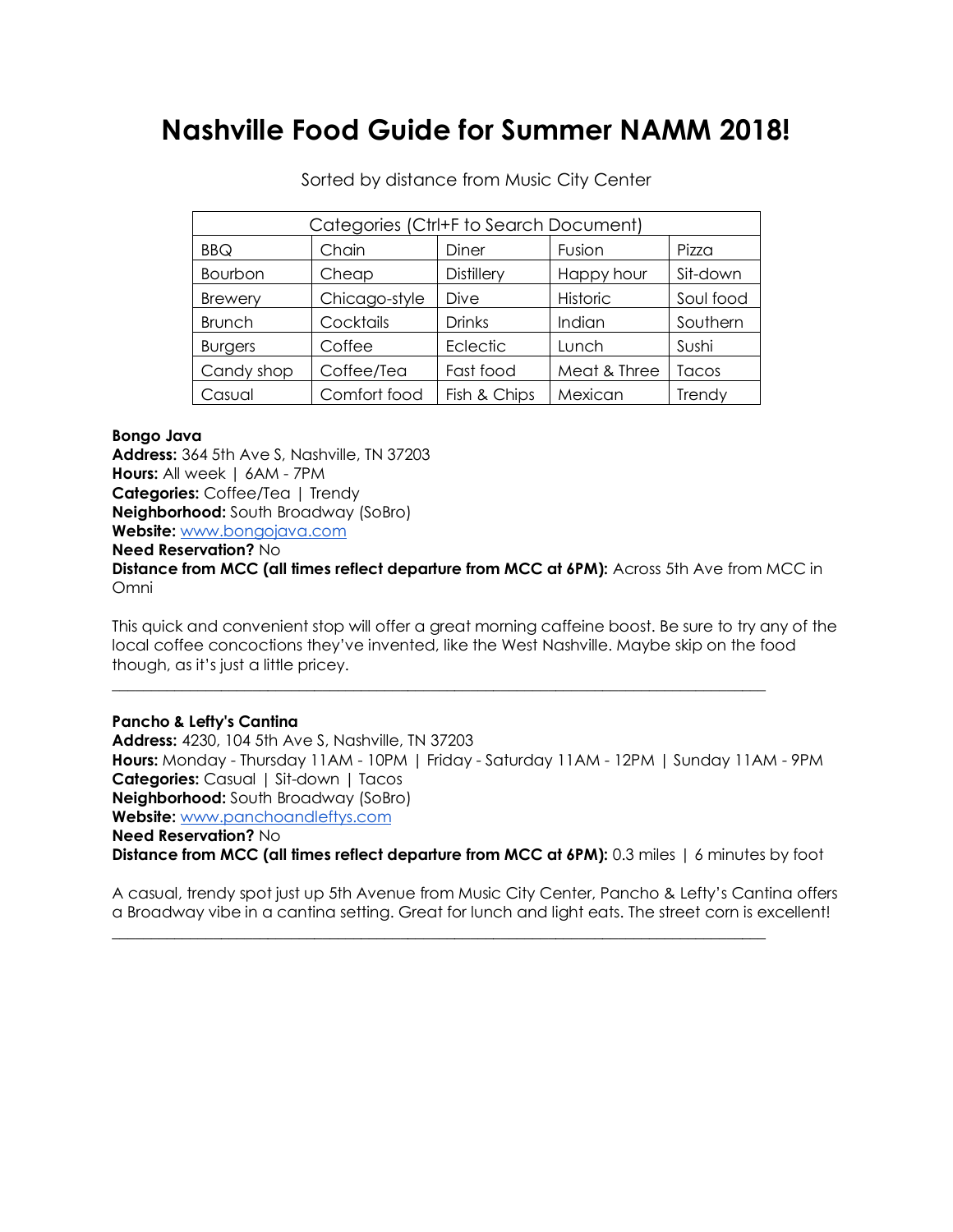## **Etch Restaurant**

**Address:** 303 Demonbreun St, Nashville, TN 37201 **Hours:** Monday - Wednesday 11AM - 2PM, 4:30PM - 10PM | Friday 11AM - 2PM, 4:30PM - 10:30PM | Saturday 4:30PM - 10:30PM **Categories:** Eclectic | Happy hour | Lunch | Trendy **Neighborhood:** South Broadway (SoBro) **Website:** www.etchrestaurant.com **Need Reservation?** Yes **Distance from MCC (all times reflect departure from MCC at 6PM):** 0.3 miles | 6-10 minutes by foot

Trendy, upscale spot just over a block from MCC along Demonbreun offering a variety of selections for lunch and happy hour.

\_\_\_\_\_\_\_\_\_\_\_\_\_\_\_\_\_\_\_\_\_\_\_\_\_\_\_\_\_\_\_\_\_\_\_\_\_\_\_\_\_\_\_\_\_\_\_\_\_\_\_\_\_\_\_\_\_\_\_\_\_\_\_\_\_\_\_\_\_\_\_\_\_\_\_\_\_\_\_\_\_\_\_\_

**Martin's Bar-B-Que Joint Address:** 410 4th Ave S, Nashville, TN 37201 **Hours:** Sunday - Thursday 11AM - 10PM | Friday - Saturday 11AM - 12AM **Categories: BBQ | Casual | Southern Neighborhood:** South Broadway (SoBro) **Website:** www.martinsbbqjoint.com **Need Reservation?** No

**Distance from MCC (all times reflect departure from MCC at 6PM):** 0.3 miles | 7 minutes by foot

Conveniently located just a couple blocks from the Music City Center and several of Nashville's hotels, Martin's is a classic barbeque spot. Tennessee barbeque is traditionally pork, so be sure to get some ribs (wet or dry style) and some mac & cheese for one of the best meals you can get in town!

\_\_\_\_\_\_\_\_\_\_\_\_\_\_\_\_\_\_\_\_\_\_\_\_\_\_\_\_\_\_\_\_\_\_\_\_\_\_\_\_\_\_\_\_\_\_\_\_\_\_\_\_\_\_\_\_\_\_\_\_\_\_\_\_\_\_\_\_\_\_\_\_\_\_\_\_\_\_\_\_\_\_\_\_

## **Mellow Mushroom**

**Address:** 423 Broadway, Nashville, TN 37203 **Hours:** All week 11AM - 2:30 AM **Categories:** Casual | Eclectic | Pizza | Sit-down **Neighborhood:** Broadway **Website:** www.mellowmushroom.com **Need Reservation?** No, but arrive early **Distance from MCC (all times reflect departure from MCC at 6PM):** 0.3 miles | 7 minutes by foot

At home in college towns all across the South, Mellow Mushroom has begun branching out to more non-collegey locales. There's just something about the hand-tossed crust and ingredients at this eclectic pizza joint. Located conveniently on Broadway, prepare for a little bit of a wait (you won't regret it). The Buffalo-chicken pizza is one of the best slices of pie you'll ever have, hands down.

 $\mathcal{L}_\text{max} = \{ \mathcal{L}_\text{max} = \{ \mathcal{L}_\text{max} = \{ \mathcal{L}_\text{max} = \{ \mathcal{L}_\text{max} = \{ \mathcal{L}_\text{max} = \{ \mathcal{L}_\text{max} = \{ \mathcal{L}_\text{max} = \{ \mathcal{L}_\text{max} = \{ \mathcal{L}_\text{max} = \{ \mathcal{L}_\text{max} = \{ \mathcal{L}_\text{max} = \{ \mathcal{L}_\text{max} = \{ \mathcal{L}_\text{max} = \{ \mathcal{L}_\text{max} = \{ \mathcal{L}_\text{max$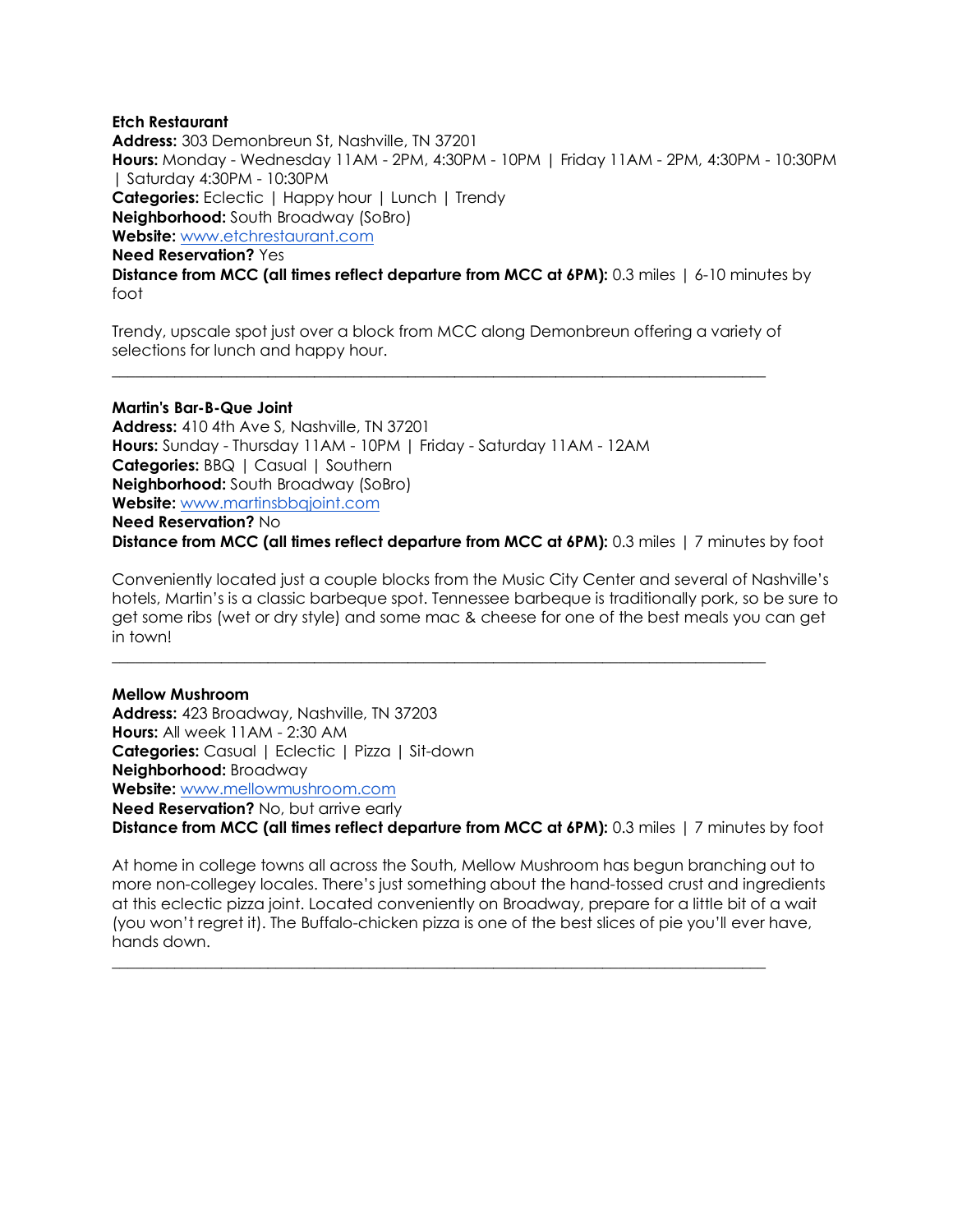## **The Southern Steak & Oyster**

**Address:** 150 3rd Ave S #110, Nashville, TN 37201 **Hours:** Monday - Thursday 7:30AM - 10:30PM | Friday - Saturday 7:30AM - 12AM | Sunday 9:30AM - 10PM **Categories:** Brunch | Sit-down | Southern | Trendy **Neighborhood:** South Broadway (SoBro) **Website:** www.thesouthernnashville.com **Need Reservation?** Recommended **Distance from MCC (all times reflect departure from MCC at 6PM):** 0.3 miles | 7 minutes by foot

A modern take on rustic designs, The Southern provides a menu that is true to its name. Locallygrown produce, the New Orleans-style oyster bar, convenient location, and live (but not boisterous) music all add to the charm of this ever-popular, classic Nashville spot.

\_\_\_\_\_\_\_\_\_\_\_\_\_\_\_\_\_\_\_\_\_\_\_\_\_\_\_\_\_\_\_\_\_\_\_\_\_\_\_\_\_\_\_\_\_\_\_\_\_\_\_\_\_\_\_\_\_\_\_\_\_\_\_\_\_\_\_\_\_\_\_\_\_\_\_\_\_\_\_\_\_

## **Merchants Restaurant**

**Address:** 401 Broadway, Nashville, TN 37203 **Hours:** Monday - Thursday 11AM - 11PM | Friday 11AM - 1AM | Saturday 10:30AM - 1AM | Sunday 10:30AM - 11PM **Categories:** Historic | Sit-down | Southern | Trendy **Neighborhood:** Broadway **Website:** www.merchantsrestaurant.com **Need Reservation?** Recommended **Distance from MCC (all times reflect departure from MCC at 6PM):** 0.4 miles | 8 minutes by foot

A multi-level restaurant in the heart of Nashville's Broadway, Merchants is a quintessential dining experience when visiting Music City. Come here for cocktails in the ground-level bistro area, or visit the second floor for a more upscale dining experience. Either way you go, you'll be happy you made the time to visit.

\_\_\_\_\_\_\_\_\_\_\_\_\_\_\_\_\_\_\_\_\_\_\_\_\_\_\_\_\_\_\_\_\_\_\_\_\_\_\_\_\_\_\_\_\_\_\_\_\_\_\_\_\_\_\_\_\_\_\_\_\_\_\_\_\_\_\_\_\_\_\_\_\_\_\_\_\_\_\_\_\_\_\_\_

**Gino's East Address:** 311 3rd Avenue South, Nashville, TN 37201 **Hours:** This location may not be open yet **Categories: Pizza | Sit-down | Chicago-style Neighborhood:** South Broadway (SoBro) **Website:** www.ginoseast.com **Need Reservation?** Recommended, if available **Distance from MCC (all times reflect departure from MCC at 6PM):** 0.4 miles | 8-10 minutes by foot

One of the most famous names in Chicago-style deep dish pizza, Gino's East has decided to take their talent elsewhere, from Chicago to places like Nashville. This location may not yet be open, however if it is it's worth a stop. Nashvillians are a trendy bunch and love things that are shiny and new, so be sure to make a reservation if you can. Deep dish pizza usually takes some time to bake all the way through, so don't forget good friends and good conversation, and make sure you have plenty of time.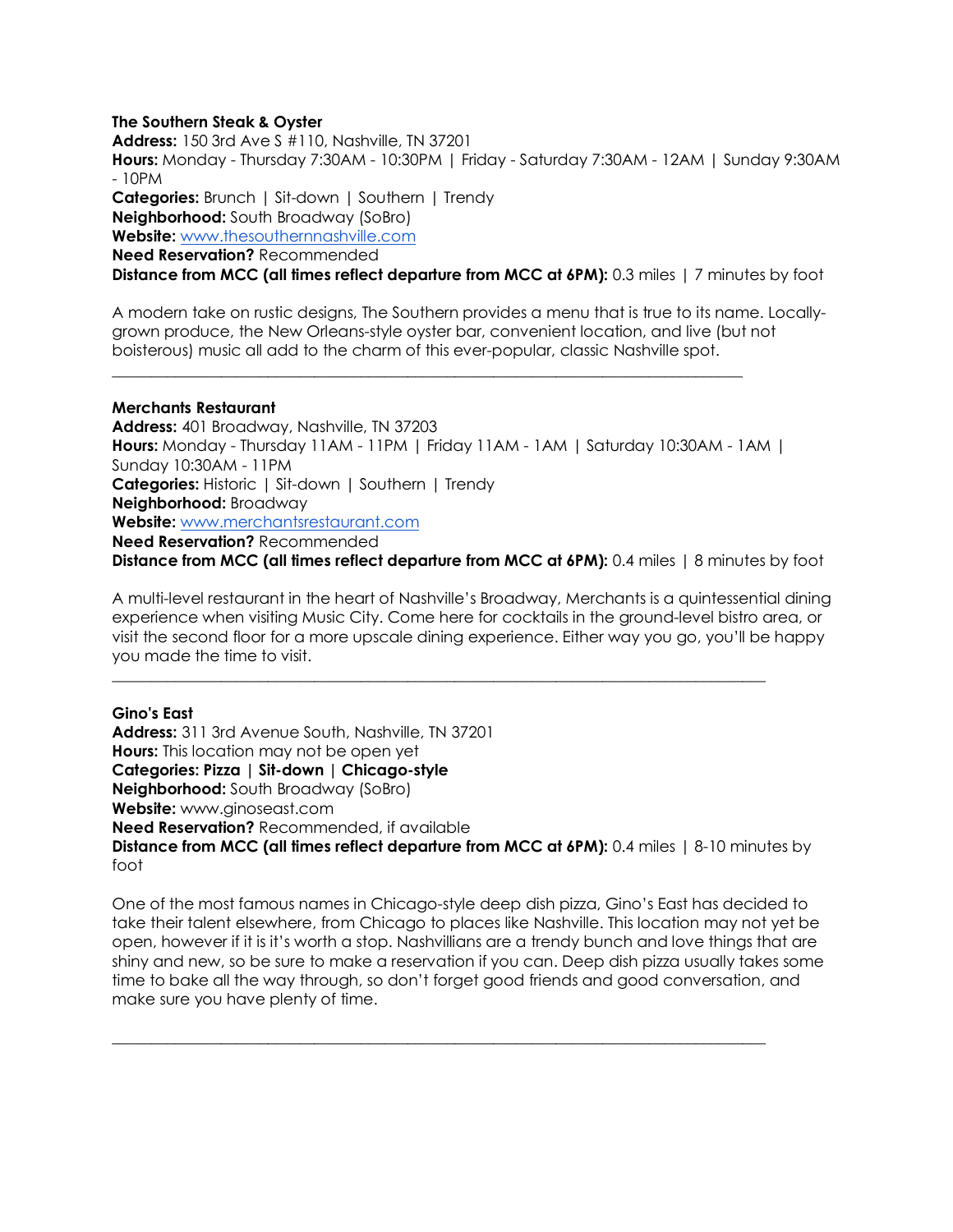## **Oscar's Taco Shop Address:** 530 Church St, Nashville, TN 37219 **Hours:** Monday - Friday 7AM - 9PM | Saturday 9AM - 9PM | Sunday 9AM - 3PM **Categories:** Casual | Chain | Fast food | Mexican | Tacos **Neighborhood:** Downtown **Website:** www.oscarstacoshop.com **Need Reservation?** No

**Distance from MCC (all times reflect departure from MCC at 6PM):** 0.5 miles | 3-6 minutes by car

Looking for a quick stop with a familiar menu? The owners of Oscar's Taco Shop hail from El Cajon and the local Cotijas Taco Shop. You'll find everything you need from one of our local taco shops here in San Diego County, and maybe even something new!

\_\_\_\_\_\_\_\_\_\_\_\_\_\_\_\_\_\_\_\_\_\_\_\_\_\_\_\_\_\_\_\_\_\_\_\_\_\_\_\_\_\_\_\_\_\_\_\_\_\_\_\_\_\_\_\_\_\_\_\_\_\_\_\_\_\_\_\_\_\_\_\_\_\_\_\_\_\_\_\_\_\_\_\_

## **The Frothy Monkey**

**Address:** 235 5th Ave N, Nashville, TN 37219 **Hours:** Monday - Thursday 7AM - 9PM | Friday - Saturday 7AM - 10PM | Sunday 8AM - 9PM **Categories:** Coffee | Comfort food | Trendy **Neighborhood:** Downtown **Website:** www.frothymonkey.com **Need Reservation?** No

**Distance from MCC (all times reflect departure from MCC at 6PM):** 0.6 miles | 5-10 minutes by car

Coffee may not be the first thing to come to mind when hearing about a place called The Frothy Monkey, but for Nashvillians, the words "coffee" and "Frothy Monkey" are practically synonymous. Not only does The Frothy Monkey offer great coffee, but they serve up some great food too, whether you're picking up something on the run, or dining in.

\_\_\_\_\_\_\_\_\_\_\_\_\_\_\_\_\_\_\_\_\_\_\_\_\_\_\_\_\_\_\_\_\_\_\_\_\_\_\_\_\_\_\_\_\_\_\_\_\_\_\_\_\_\_\_\_\_\_\_\_\_\_\_\_\_\_\_\_\_\_\_\_\_\_\_\_\_\_\_\_\_\_\_\_

## **Arnold's Country Kitchen**

**Address:** 605 8th Avenue South, Nashville, TN 37203 **Hours:** Monday - Friday 10:30AM - 2:45PM **Categories:** Historic | Lunch | Meat & Three | Soul food | Southern **Neighborhood:** South Broadway (SoBro) **Website:** www.arnoldscountrykitchen.com

**Need Reservation?** No

**Distance from MCC (all times reflect departure from MCC at 6PM):** 0.6 miles | 6 minutes by foot

An historic and classic meat & three, this spot is not to be missed if you can make the time to swing by. There's always a line, but it moves fast. Besides, a line means it's great food, right? The roast beef (served every day) cannot come with any higher recommendation. You'll see folks from all walks getting their soul food fix here. Who knows, you might even see a celebrity! Be sure to double-check the hours, as they are not open all day.

 $\mathcal{L}_\text{max} = \{ \mathcal{L}_\text{max} = \{ \mathcal{L}_\text{max} = \{ \mathcal{L}_\text{max} = \{ \mathcal{L}_\text{max} = \{ \mathcal{L}_\text{max} = \{ \mathcal{L}_\text{max} = \{ \mathcal{L}_\text{max} = \{ \mathcal{L}_\text{max} = \{ \mathcal{L}_\text{max} = \{ \mathcal{L}_\text{max} = \{ \mathcal{L}_\text{max} = \{ \mathcal{L}_\text{max} = \{ \mathcal{L}_\text{max} = \{ \mathcal{L}_\text{max} = \{ \mathcal{L}_\text{max$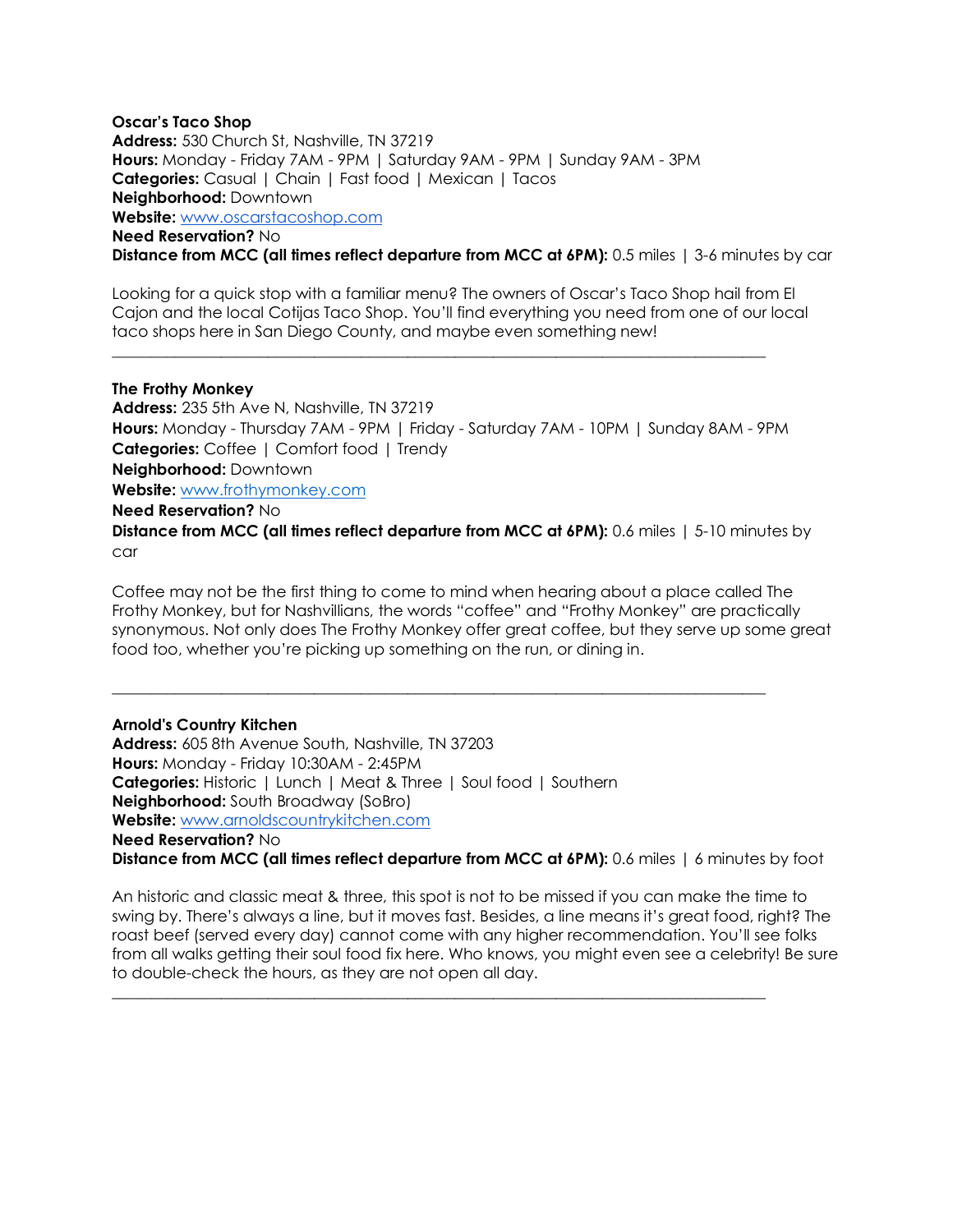## **Jackalope Brewing Co. Address:** 701 8th Ave S, Nashville, TN 37203 **Hours:** Monday - Wednesday 3PM - 8PM | Thursday 3PM - 10PM | Friday - Saturday 12PM - 8PM | Sunday 12PM - 6PM **Categories: Brewery | Casual Neighborhood:** The Gulch **Website:** www.jackalopebrew.com **Need Reservation?** No **Distance from MCC (all times reflect departure from MCC at 6PM):** 0.7 miles | 3-6 minutes by car

Local Nashville brewery with some eclectic flavors. They do offer brewery tours, but you will need to visit their website and reserve a spot ahead-of-time. If you're spending some time in The Gulch, this place is definitely worth a stop. If they have their limited-run Chai Walker on draught, you owe it to yourself to give it a try, no matter how strange a chai beer might sound!

## **Peg Leg Porker BBQ**

**Address:** 903 Gleaves St, Nashville, TN 37203 **Hours:** Monday - Tuesday 11AM - 9PM | Wednesday - Saturday 11AM - 10PM **Categories: BBQ | Casual | Southern Neighborhood:** The Gulch **Website:** www.peglegporker.com **Need Reservation?** No **Distance from MCC (all times reflect departure from MCC at 6PM):** 0.7 miles | 3-6 minutes by car

 $\overline{\phantom{a}}$  ,  $\overline{\phantom{a}}$  ,  $\overline{\phantom{a}}$  ,  $\overline{\phantom{a}}$  ,  $\overline{\phantom{a}}$  ,  $\overline{\phantom{a}}$  ,  $\overline{\phantom{a}}$  ,  $\overline{\phantom{a}}$  ,  $\overline{\phantom{a}}$  ,  $\overline{\phantom{a}}$  ,  $\overline{\phantom{a}}$  ,  $\overline{\phantom{a}}$  ,  $\overline{\phantom{a}}$  ,  $\overline{\phantom{a}}$  ,  $\overline{\phantom{a}}$  ,  $\overline{\phantom{a}}$ 

Hands down one of the best barbeque spots in town. There's no shortage of amazing barbeque in Nashville, but there's just something about Peg Leg Porker. They do their ribs in a dry Memphisstyle that will have you checking your schedule to see if you can squeeze in a return trip to Peg Leg before your flight takes off. Half-rack of ribs, with mac & cheese, and smoked green beans are a recommended go-to, and don't forget the Memphis sushi!

## **Chauhan Masala Ale House**

**Address:** 123 12th Ave N, Nashville, TN 37203 **Hours:** Monday - Friday 11AM - 2:30PM | Sunday - Thursday 5PM - 10PM | Sunday 11AM - 3PM **Categories:** Fusion | Indian | Sit-down | Brunch **Neighborhood:** North Gulch **Website:** www.chauhannashville.com

\_\_\_\_\_\_\_\_\_\_\_\_\_\_\_\_\_\_\_\_\_\_\_\_\_\_\_\_\_\_\_\_\_\_\_\_\_\_\_\_\_\_\_\_\_\_\_\_\_\_\_\_\_\_\_\_\_\_\_\_\_\_\_\_\_\_\_\_\_\_\_\_\_\_\_\_\_\_\_\_\_\_\_\_

**Need Reservation?** Recommended

**Distance from MCC (all times reflect departure from MCC at 6PM):** 0.7 miles | 4-9 minutes by car

Featuring recipes and creations by "Chopped" judge Chef Maneet Chauhan, Chauhan Ale & Masala House offers wonderful dishes for adventurous and fickle palates alike. You won't find better Indian food in Nashville, and the vibe takes you worlds away. Be sure to grab a reservation for dinner and give brunch a chance here. It's great!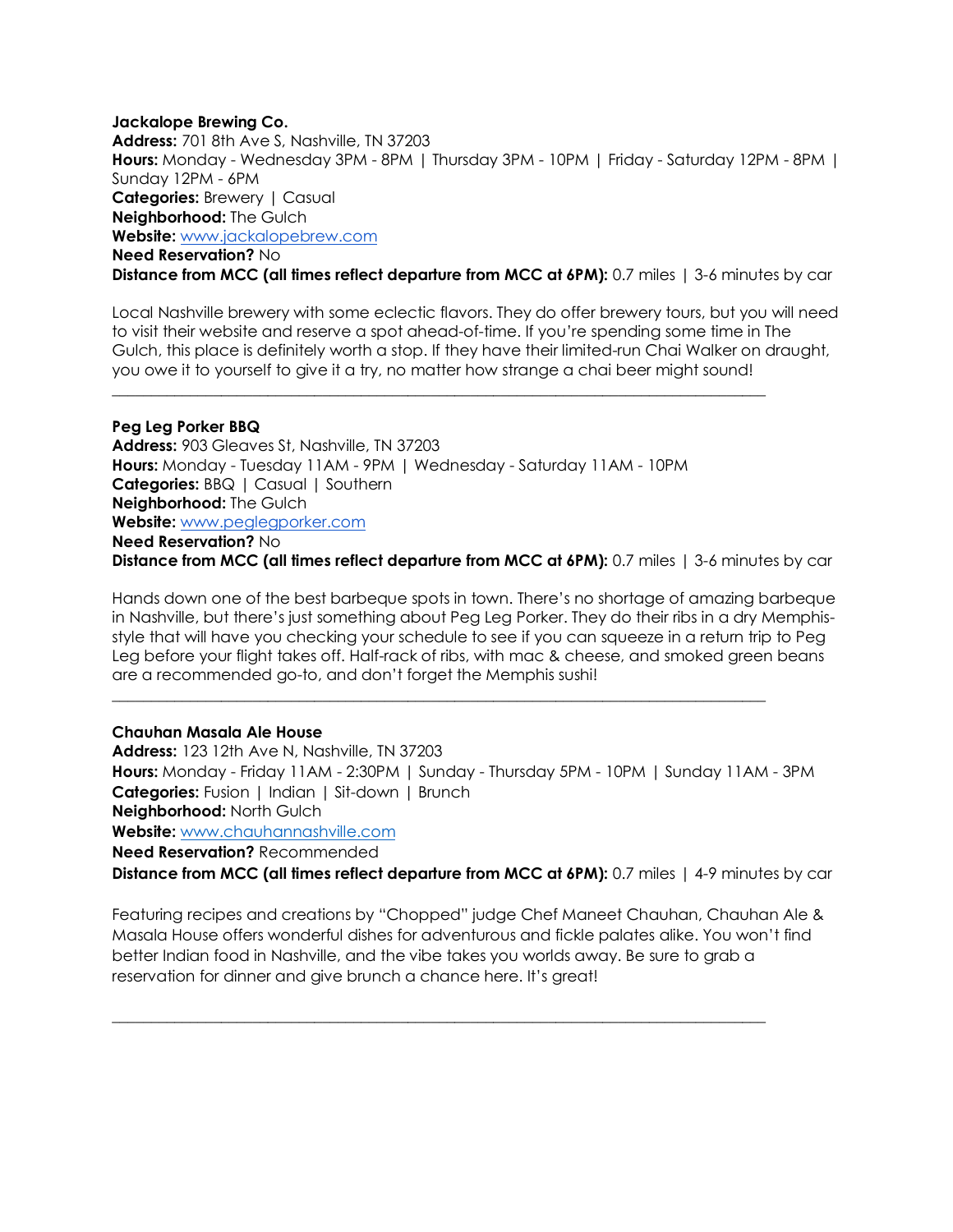## **Bakersfield Tacos Address:** 201 3rd Ave S, Nashville, TN 37201 **Hours:** Monday - Thursday 11AM - 12AM | Friday - Saturday 11AM - 2AM | Sunday 11AM - 10OM **Categories:** Drinks | Happy hour | Tacos | Trendy **Neighborhood:** South Broadway (SoBro) **Website:** www.bakersfieldtacos.com **Need Reservation?** No **Distance from MCC (all times reflect departure from MCC at 6PM):** 0.7 miles | 7 minutes by car

A fun spot drawing inspiration from country music's heyday in Bakersfield, California. Bakersfield offers a fun mix of tacos, tortas, and tequila. Great for socializing with a big group, or stopping in for a meal to-go.

**Colts Chocolates Address:** 609 Overton St, Nashville, TN 37203 **Hours:** Monday - Thursday 9:30AM - 5:30PM | Friday - Saturday 10:30AM - 5:30PM **Categories:** Candy shop | Southern **Neighborhood:** The Gulch **Website:** www.coltschocolates.com **Need Reservation?** No **Distance from MCC (all times reflect departure from MCC at 6PM):** 0.8 miles | 4-7 minutes by car

 $\mathcal{L}_\text{max} = \{ \mathcal{L}_\text{max} = \{ \mathcal{L}_\text{max} = \{ \mathcal{L}_\text{max} = \{ \mathcal{L}_\text{max} = \{ \mathcal{L}_\text{max} = \{ \mathcal{L}_\text{max} = \{ \mathcal{L}_\text{max} = \{ \mathcal{L}_\text{max} = \{ \mathcal{L}_\text{max} = \{ \mathcal{L}_\text{max} = \{ \mathcal{L}_\text{max} = \{ \mathcal{L}_\text{max} = \{ \mathcal{L}_\text{max} = \{ \mathcal{L}_\text{max} = \{ \mathcal{L}_\text{max$ 

Looking for a little bit of Nashville to take home to the family? You won't find any Goo Goo Clusters here, but what Colts has to offer is arguably even better (and less corporate)! A little celebrity tidbit here too for fans of the classic TV show, Hee Haw: the owner Mackenzie Colt was on the show for six years!

 $\mathcal{L}_\text{max} = \{ \mathcal{L}_\text{max} = \{ \mathcal{L}_\text{max} = \{ \mathcal{L}_\text{max} = \{ \mathcal{L}_\text{max} = \{ \mathcal{L}_\text{max} = \{ \mathcal{L}_\text{max} = \{ \mathcal{L}_\text{max} = \{ \mathcal{L}_\text{max} = \{ \mathcal{L}_\text{max} = \{ \mathcal{L}_\text{max} = \{ \mathcal{L}_\text{max} = \{ \mathcal{L}_\text{max} = \{ \mathcal{L}_\text{max} = \{ \mathcal{L}_\text{max} = \{ \mathcal{L}_\text{max$ 

## **Husk**

**Address:** 37 Rutledge St, Nashville, TN 37210 **Hours:** Monday - Friday 11AM - 2PM, 5PM - 10PM | Saturday - Sunday 10AM - 2PM, 5PM - 11PM **Categories:** Sit-down | Southern | Trendy **Neighborhood:** Rutledge Hill **Website:** www.husknashville.com **Need Reservation?** Yes

**Distance from MCC (all times reflect departure from MCC at 6PM): 0.8 miles | 5-10 minutes by** car

From the mind of James Bear award-winning Chef Sean Brock, Husk represents a classic farm-totable experience, bringing locally-sourced ingredients to an ever-rotating menu. Come Monday, and you have a great selection; come Tuesday, and you'll have a completely different menu with the same incredible quality. Chef Brock has been featured on numerous foodie specials, and was good friends with the late Anthony Bourdain.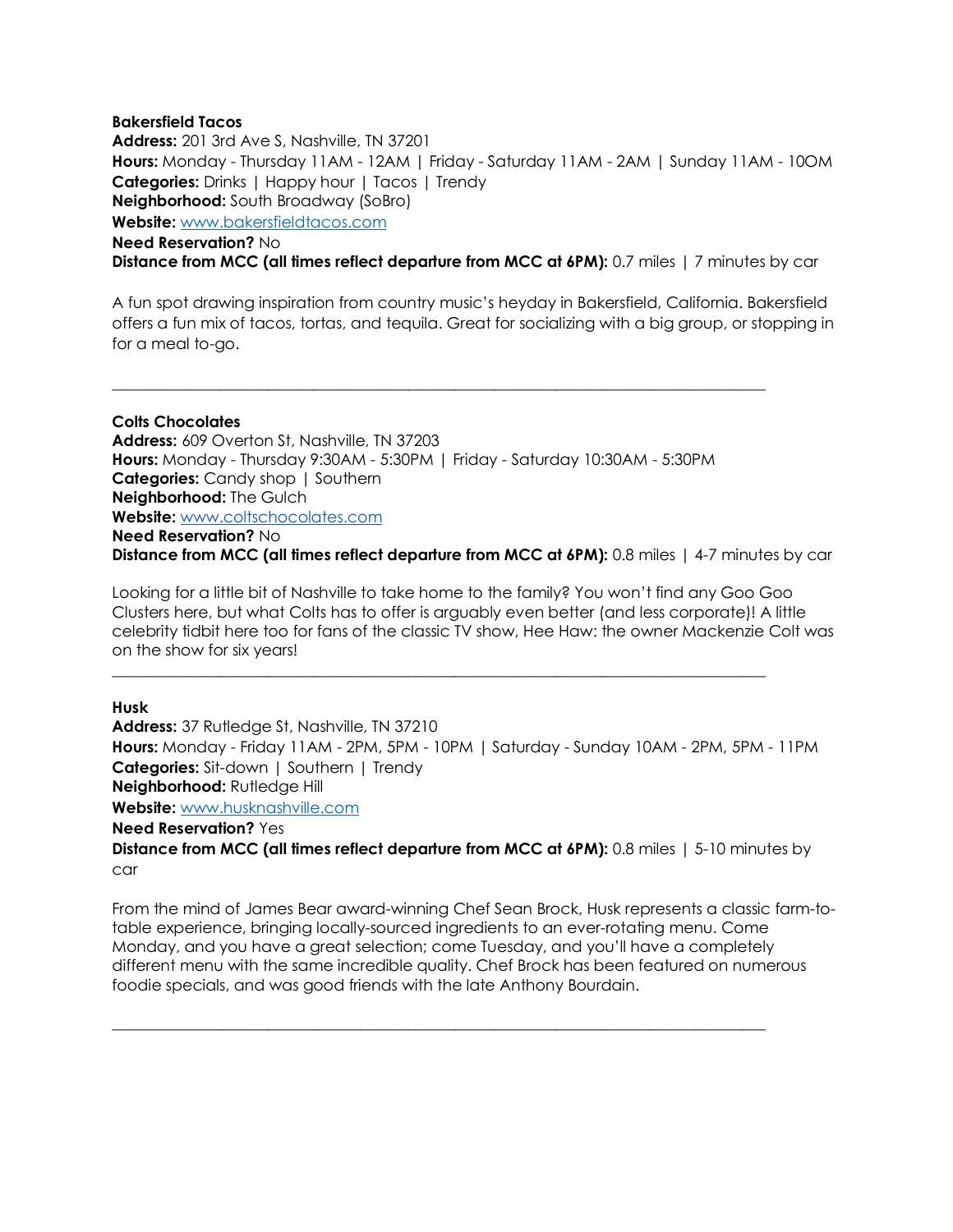## **Yazoo Brewing Company**

**Address:** 910 Division St, Nashville, TN 37203 **Hours:** Monday - Thursday 3PM - 9PM | Friday 2PM - 9PM | Saturday 11AM - 9PM | Sunday 12PM - 4PM **Categories: Brewery | Casual Neighborhood:** The Gulch **Website:** www.yazoobrew.com **Need Reservation?** No **Distance from MCC (all times reflect departure from MCC at 6PM):** 0.9 miles | 3-8 minutes by car

A local Nashville brewery, with entertaining tours (be sure to check on tours ahead-of-time). Stop in to try a pint or flight of their broad and eclectic flavors.

## **417 Union**

**Address:** 417 Union Street, Nashville, TN 37219 **Hours:** Sunday - Wednesday 7AM - 3PM | Thursday - Saturday 7AM - 8:30PM **Categories:** Brunch | Historic | Sit-down | Southern **Neighborhood:** Downtown **Website:** www.417union.com **Need Reservation?** Recommended **Distance from MCC (all times reflect departure from MCC at 6PM):** 1.0 mile | 7-16 minutes by car

\_\_\_\_\_\_\_\_\_\_\_\_\_\_\_\_\_\_\_\_\_\_\_\_\_\_\_\_\_\_\_\_\_\_\_\_\_\_\_\_\_\_\_\_\_\_\_\_\_\_\_\_\_\_\_\_\_\_\_\_\_\_\_\_\_\_\_\_\_\_\_\_\_\_\_\_\_\_\_\_\_\_\_\_

A spot with an historic vibe to it, this charming restaurant might just make you feel like you've taken a step back in time. A great stop for brunch, be ready to wait just a little while. The pork chop breakfast and the Bloody Mary come highly recommended.

**The Patterson House Address:** 1711 Division St, Nashville, TN 37203 **Hours:** Sunday – Wednesday 5PM – 1AM | Thursday – Saturday 5PM – 3AM **Categories:** Cocktails | Happy hour | Sit-down | Trendy **Neighborhood: Website:** www.thepattersonnashville.com **Need Reservation?** No **Distance from MCC (all times reflect departure from MCC at 6PM):** 1.0 miles | 4-12 minutes by

\_\_\_\_\_\_\_\_\_\_\_\_\_\_\_\_\_\_\_\_\_\_\_\_\_\_\_\_\_\_\_\_\_\_\_\_\_\_\_\_\_\_\_\_\_\_\_\_\_\_\_\_\_\_\_\_\_\_\_\_\_\_\_\_\_\_\_\_\_\_\_\_\_\_\_\_\_\_\_\_\_\_\_\_

car

The Patterson House offers a speak-easy experience in a rustic setting. You could walk by and not even know it's there! Be prepared to be taken back to another time and enjoy some of the best specialty cocktails around. Keep in mind, food offerings here are on the lighter side.

 $\overline{\phantom{a}}$  ,  $\overline{\phantom{a}}$  ,  $\overline{\phantom{a}}$  ,  $\overline{\phantom{a}}$  ,  $\overline{\phantom{a}}$  ,  $\overline{\phantom{a}}$  ,  $\overline{\phantom{a}}$  ,  $\overline{\phantom{a}}$  ,  $\overline{\phantom{a}}$  ,  $\overline{\phantom{a}}$  ,  $\overline{\phantom{a}}$  ,  $\overline{\phantom{a}}$  ,  $\overline{\phantom{a}}$  ,  $\overline{\phantom{a}}$  ,  $\overline{\phantom{a}}$  ,  $\overline{\phantom{a}}$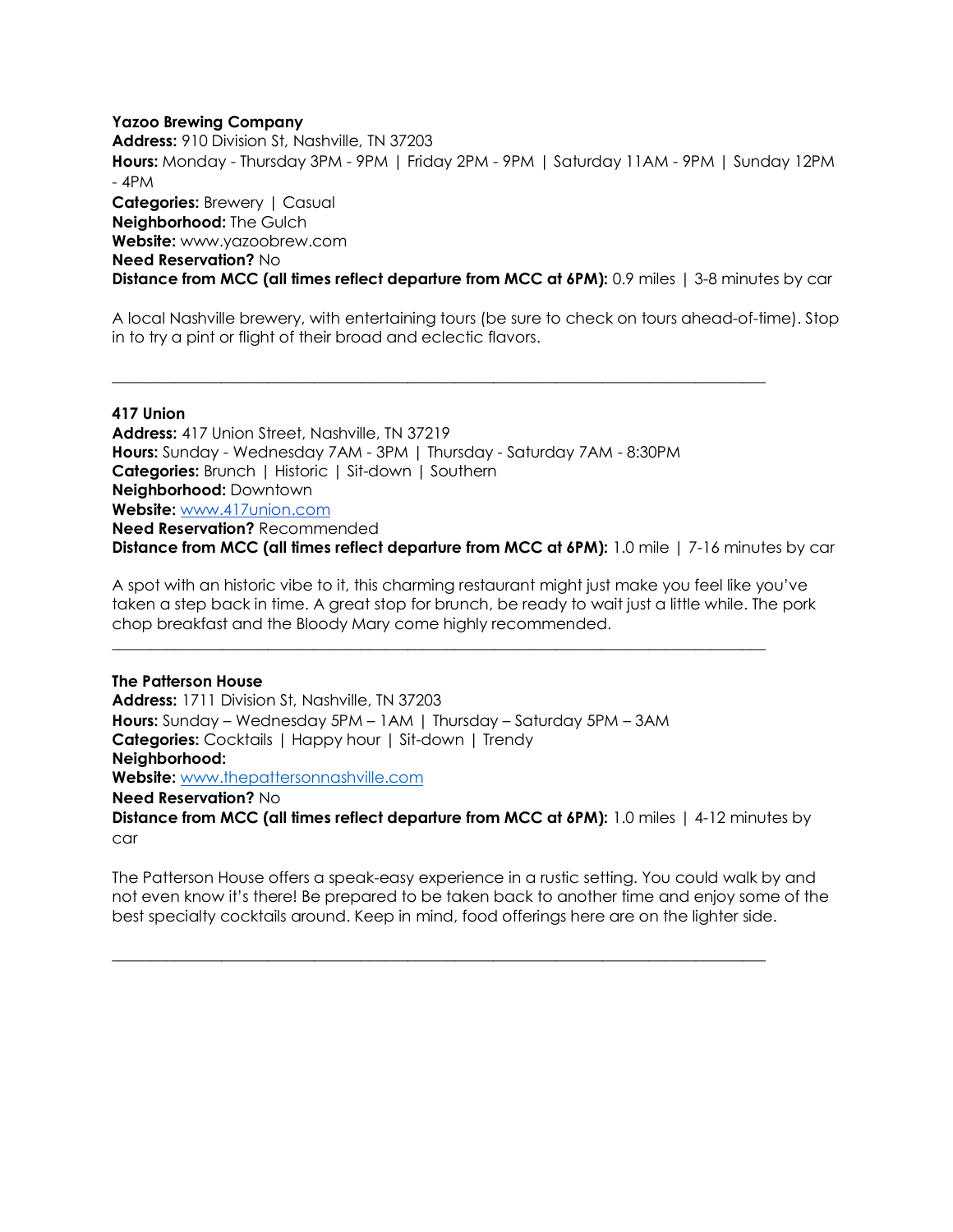**Cook Out Address:** 1807 West End Ave, Nashville, TN 37203 **Hours:** Sunday - Thursday 10:30AM - 4AM | Friday - Saturday 10:30AM - 5AM **Categories:** Fast food | Cheap **Neighborhood:** Midtown **Website:** www.cookout.com **Need Reservation?** No **Distance from MCC (all times reflect departure from MCC at 6PM):** 1.2 miles | 4-14 minutes by car

Looking for a quick and cheap stop during the day (or even late at night)? Cook Out boasts an extensive fast food menu that may not be the highest quality, but certainly has the lowest prices. Definitely worth a stop if fast and inexpensive are what you're looking for, and the chicken nuggets are pretty great!

\_\_\_\_\_\_\_\_\_\_\_\_\_\_\_\_\_\_\_\_\_\_\_\_\_\_\_\_\_\_\_\_\_\_\_\_\_\_\_\_\_\_\_\_\_\_\_\_\_\_\_\_\_\_\_\_\_\_\_\_\_\_\_\_\_\_\_\_\_\_\_\_\_\_\_\_\_\_\_\_\_\_\_\_

## **312 Pizza Company**

**Address:** 371 Monroe St, Nashville, TN 37208 **Hours:** Monday - Friday 11AM - 10PM | Saturday - Sunday 11AM - 12AM **Categories:** Chicago-style | Cocktails | Pizza | Sit-down **Neighborhood:** Germantown **Website:** www.312pizzaco.com **Need Reservation?** No

**Distance from MCC (all times reflect departure from MCC at 6PM):** 1.7 miles | 6-16 minutes by car

This is a great spot if you're craving some high-quality Chicago-style deep dish pizza. Be prepared to wait 45+ minutes for the pizza to come out, since deep dish takes a while to fully cook.

 $\mathcal{L}_\text{max} = \{ \mathcal{L}_\text{max} = \{ \mathcal{L}_\text{max} = \{ \mathcal{L}_\text{max} = \{ \mathcal{L}_\text{max} = \{ \mathcal{L}_\text{max} = \{ \mathcal{L}_\text{max} = \{ \mathcal{L}_\text{max} = \{ \mathcal{L}_\text{max} = \{ \mathcal{L}_\text{max} = \{ \mathcal{L}_\text{max} = \{ \mathcal{L}_\text{max} = \{ \mathcal{L}_\text{max} = \{ \mathcal{L}_\text{max} = \{ \mathcal{L}_\text{max} = \{ \mathcal{L}_\text{max$ 

**Nelson's Green Brier Distillery Address:** 1414 Clinton St, Nashville, TN 37203 **Hours:** All week 11AM - 7PM **Categories:** Bourbon | Distillery | Historic | Southern **Neighborhood:** Watkins Park **Website:** www.greenbrierdistillery.com **Need Reservation?** No **Distance from MCC (all times reflect departure from MCC at 6PM):** 1.7 miles | 6-16 minutes by car

One of the most historic distilleries in the US of A. Nelson's Green Brier offers a great tour with some unique national history, and an incredible post-tour tasting that won't even come close to breaking the bank. Be careful though; you may just find yourself walking out with a few bottles of their Belle Meade Bourbon!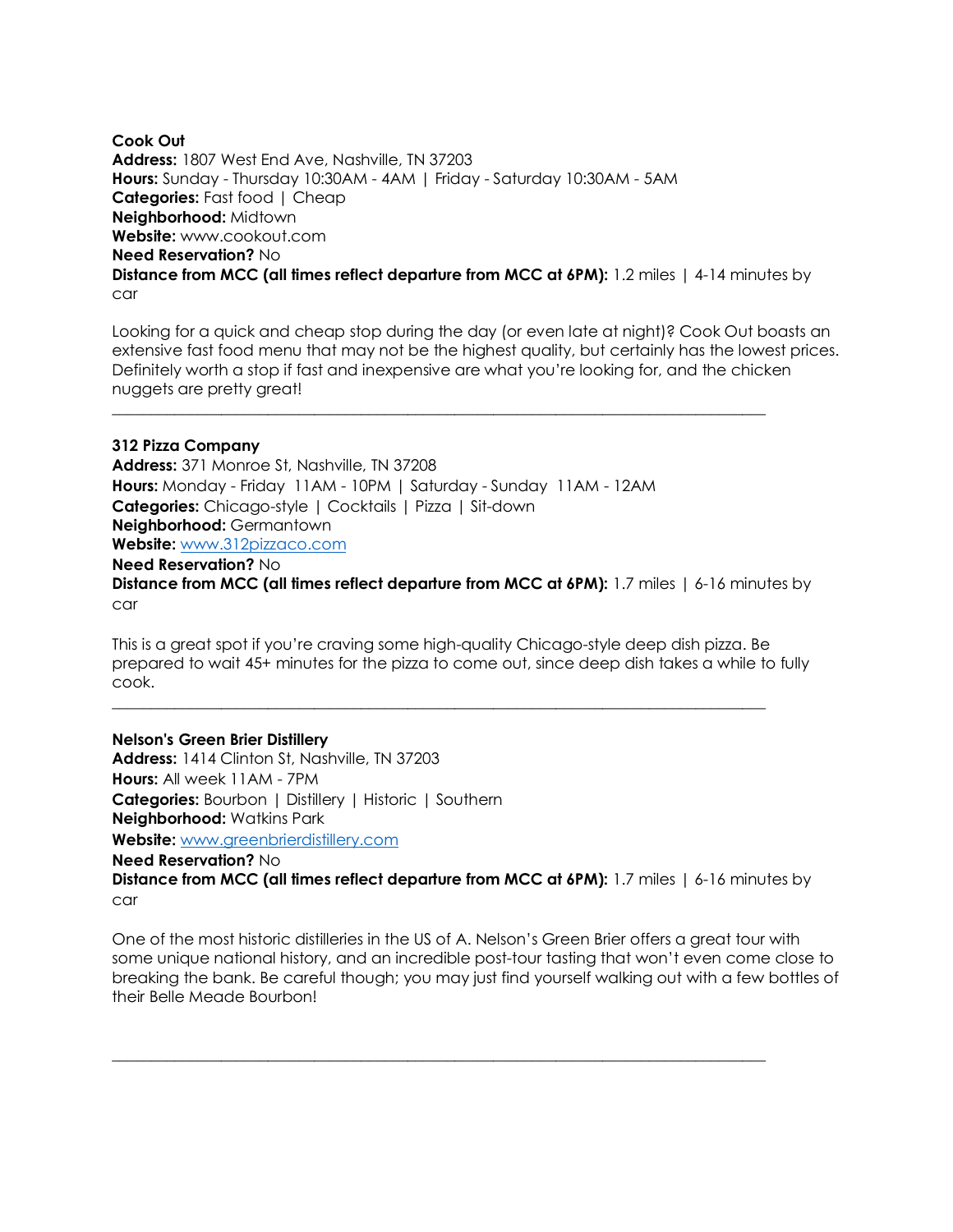## **Batter'd & Fried**

**Address:** 1008 A Woodland Street, Nashville, TN 37206 **Hours:** All week | 11AM - 10PM **Categories:** Casual | Dive | Fish & Chips | Sushi **Neighborhood:** East Nashville **Website:** www.batteredandfried.com **Need Reservation?** No, but recommended for 6 or more **Distance from MCC (all times reflect departure from MCC at 6PM):** 2.5 miles | 9-20 minutes by car

East Nashville, home to the hipsters of Nashville and the best fish & chips in the city. Batter'd & Fried offers a variety of takes on the classic dish (all excellent), and even sushi to boot!

\_\_\_\_\_\_\_\_\_\_\_\_\_\_\_\_\_\_\_\_\_\_\_\_\_\_\_\_\_\_\_\_\_\_\_\_\_\_\_\_\_\_\_\_\_\_\_\_\_\_\_\_\_\_\_\_\_\_\_\_\_\_\_\_\_\_\_\_\_\_\_\_\_\_\_\_\_\_\_\_\_\_\_\_

## **Brown's Diner**

**Address:** 2102 Blair Blvd, Nashville, TN 37212 **Hours:** Monday - Saturday | 11AM - 10PM & Sunday | 11AM - 8PM **Categories:** Burgers | Diner | Dive | Historic **Neighborhood:** Hillsboro Village **Website:** www.brownsdiner.com **Need Reservation?** No **Distance from MCC (all times reflect departure from MCC at 6PM):** 2.6 miles | 9-22 minutes by car

A Nashville classic! This dive has been around for ages, and even boasts the oldest beer license in Nashville. Don't come looking for any fancy craft beers though. This place is no-frills, and Budweiser is about as classy as they get. All part of the charm though. Legend tells that they've used the same griddle since day one, which apparently helps add to the unique (and delicious) flavor of the burgers. Brown's Diner is well known in town as a classic celebrity haunt, including the likes of Vince Gill.

## **bartaco**

**Address:** 2526 12th Ave S, Nashville, TN 37204 **Hours:** All week | 11AM - 12AM **Categories:** Cocktails | Fusion | Happy hour | Tacos | Trendy **Neighborhood:** 12 South **Website:** www.bartaco.com/location/nashville-tn **Need Reservation?** Recommended, if able **Distance from MCC (all times reflect departure from MCC at 6PM):** 3.0 miles | 9-18 minutes by

 $\mathcal{L}_\text{max} = \{ \mathcal{L}_\text{max} = \{ \mathcal{L}_\text{max} = \{ \mathcal{L}_\text{max} = \{ \mathcal{L}_\text{max} = \{ \mathcal{L}_\text{max} = \{ \mathcal{L}_\text{max} = \{ \mathcal{L}_\text{max} = \{ \mathcal{L}_\text{max} = \{ \mathcal{L}_\text{max} = \{ \mathcal{L}_\text{max} = \{ \mathcal{L}_\text{max} = \{ \mathcal{L}_\text{max} = \{ \mathcal{L}_\text{max} = \{ \mathcal{L}_\text{max} = \{ \mathcal{L}_\text{max$ 

car

A trendy spot in perhaps Nashville's trendiest of neighborhoods, 12 South. Come here for some beach vibes, casual dining, and maybe even a cocktail or two.

 $\overline{\phantom{a}}$  ,  $\overline{\phantom{a}}$  ,  $\overline{\phantom{a}}$  ,  $\overline{\phantom{a}}$  ,  $\overline{\phantom{a}}$  ,  $\overline{\phantom{a}}$  ,  $\overline{\phantom{a}}$  ,  $\overline{\phantom{a}}$  ,  $\overline{\phantom{a}}$  ,  $\overline{\phantom{a}}$  ,  $\overline{\phantom{a}}$  ,  $\overline{\phantom{a}}$  ,  $\overline{\phantom{a}}$  ,  $\overline{\phantom{a}}$  ,  $\overline{\phantom{a}}$  ,  $\overline{\phantom{a}}$